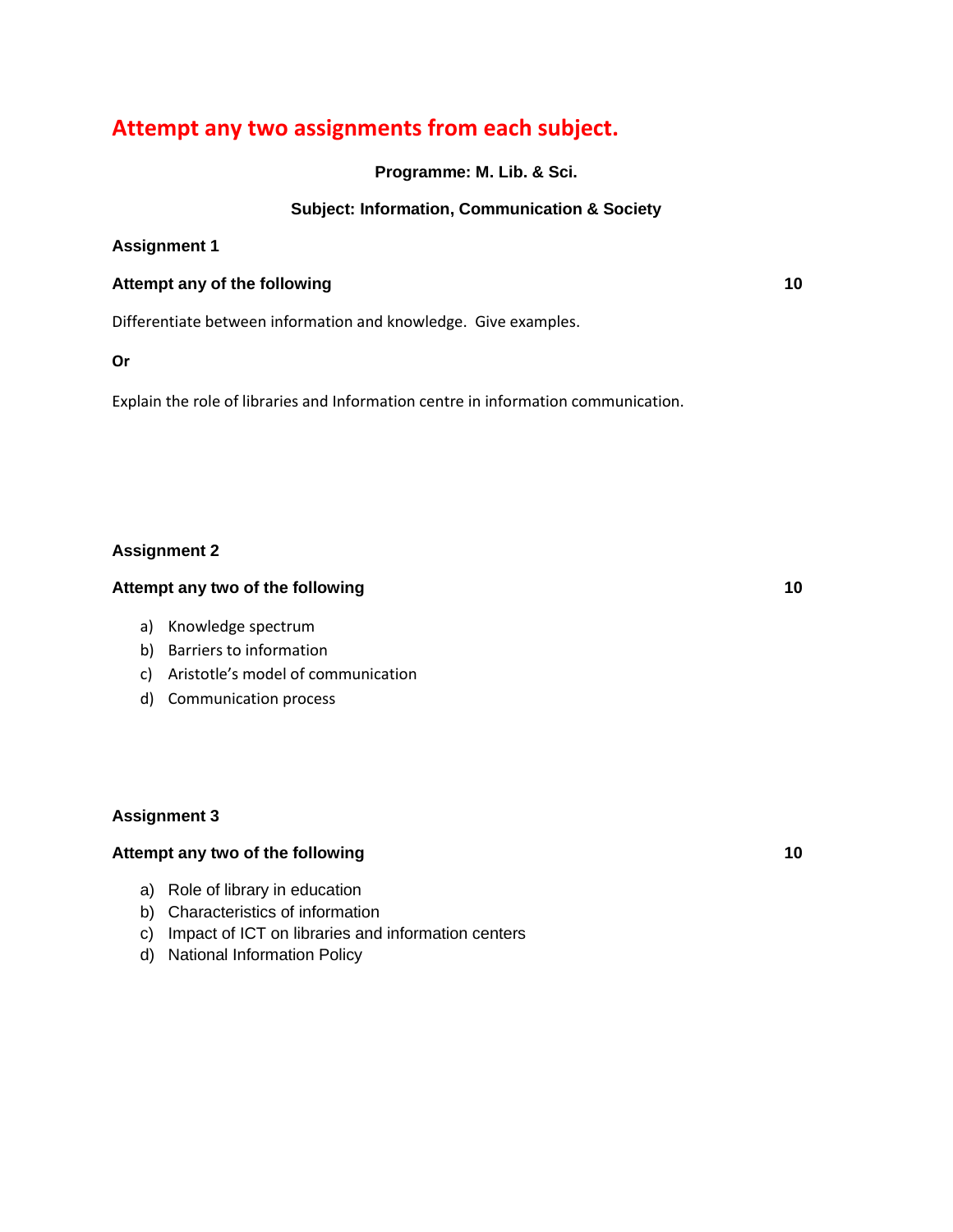### **Subject: Information Sources, Services and Systems**

### **Assignment 1**

### **Attempt any of the following 10**

Discuss in detail the importance of print media.

### **Or**

What is online data base? Explain its use in searching information.

### **Assignment 2**

### **Attempt any of the following 10**

Discuss the methods used to study user needs.

### Or

Explain how content analysis is useful in information services.

### **Assignment 3**

### **Attempt any two of the following 10**

- **a)** Translation Services
- **b)** Trend Reports
- **c)** Technical Digest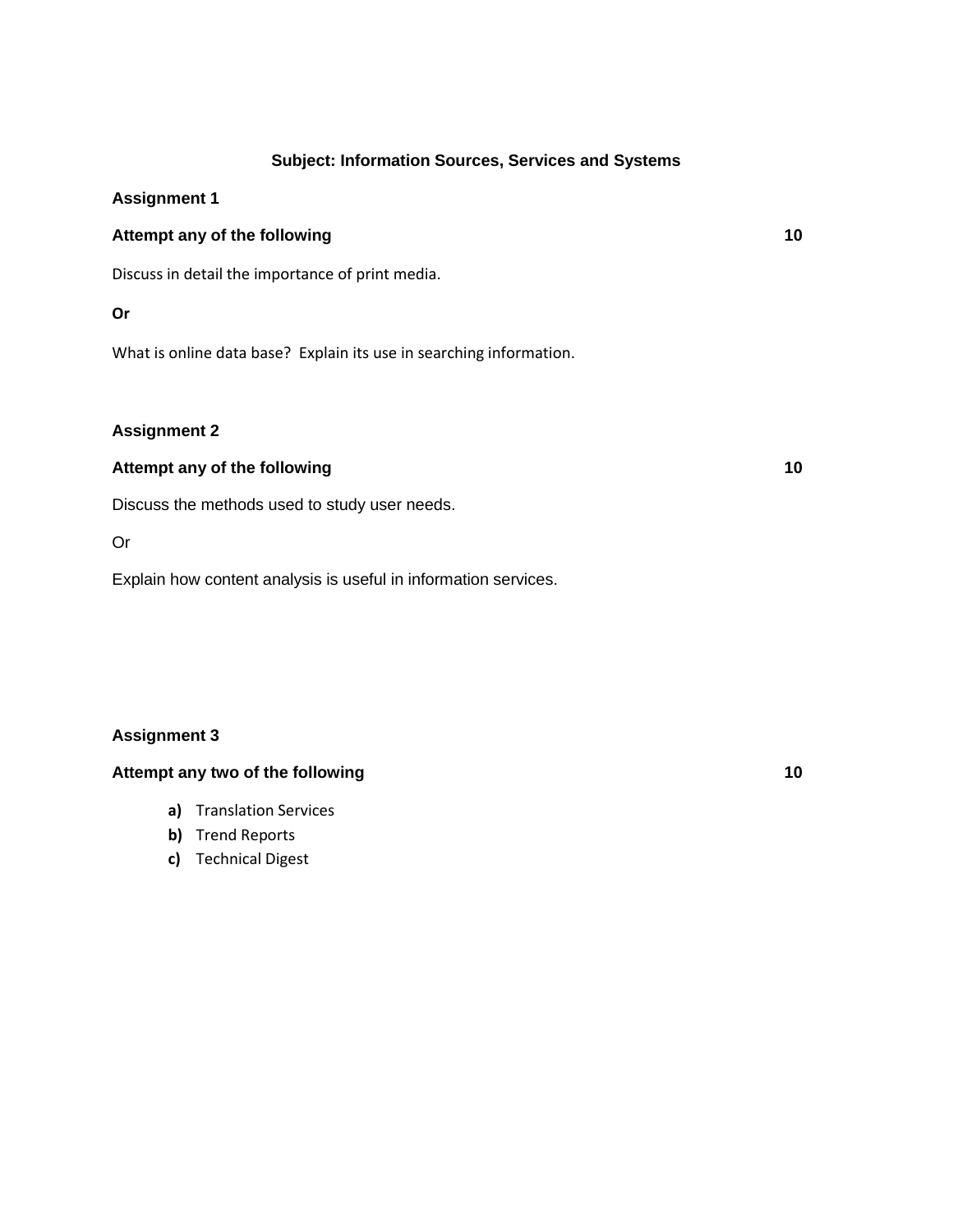### **Subject: Information Processing and Retrieval**

### **Assignment 1**

# **Attempt any of the following 10**

Explain the important features of D.D. C.

### Or

Explain thesaurus and its structure. Give examples.

### **Assignment 2**

### **Attempt any of the following 10**

- a) Non- print media
- b) PMEST
- c) CAS (Current Awareness Services)
- d) Uniterm indexing

### **Assignment 3**

### **Attempt any of the following 10**

Discuss in detail KWAC indexing system. Give examples.

Or

Describe the techniques of searching online data bases.

| ۰.<br>v |                |
|---------|----------------|
|         | ۰.<br>M.<br>۰. |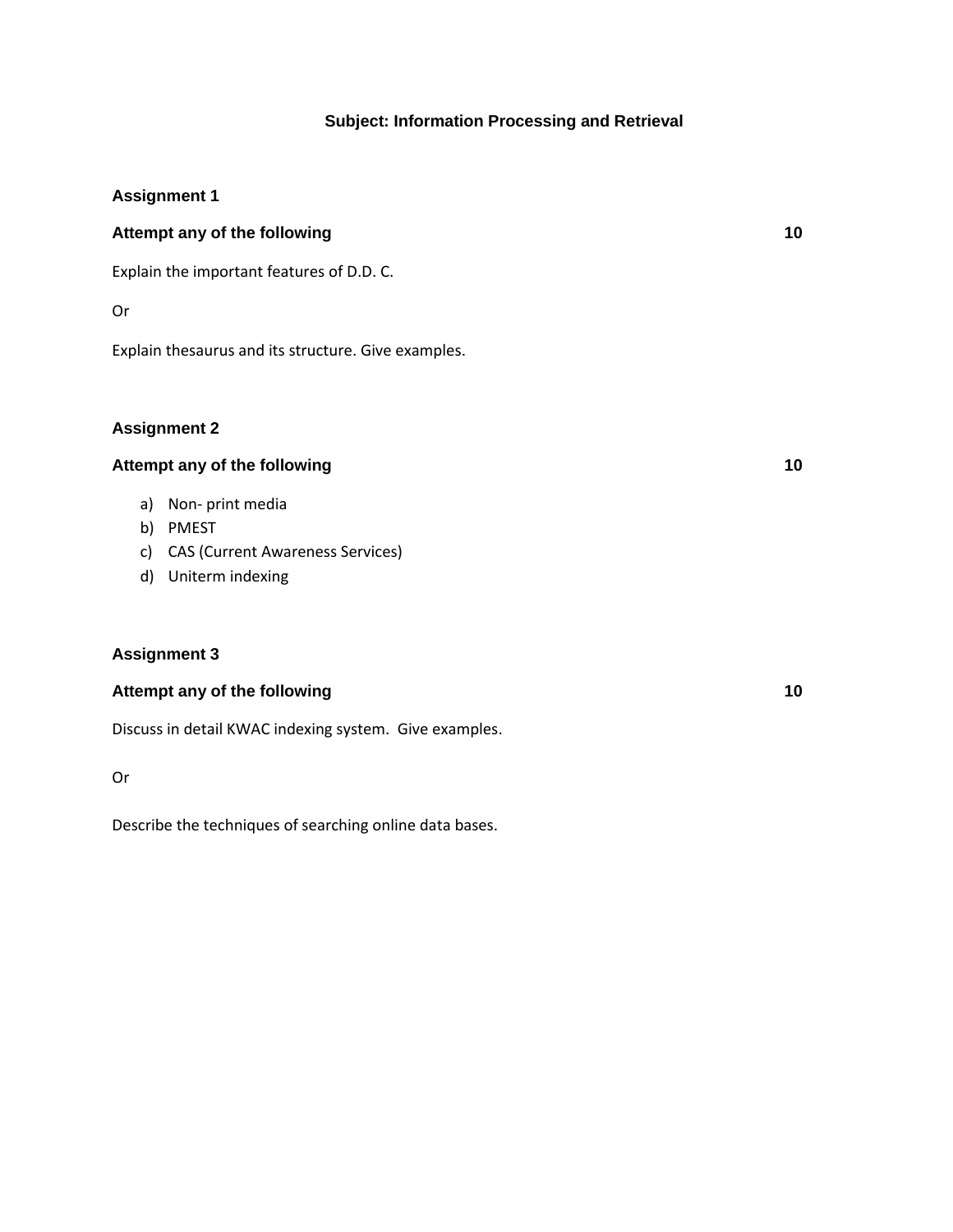### **Subject: Management of Library & Information Centers**

### **Assignment 1**

## **Attempt any of the following 10**

- **a)** Describe the steps in Scientific Management in LIC
- **b)** Discuss Scientific Management.

### **Assignment 2**

# **Attempt short note on of the following 10**

- a) Thinkers of Management of Thought in India
- b) Taylor's principles of Scientific Management.

#### **Assignment 3**

### **Attempt any of the following 10**

Write short notes on any two of the following.

- a) Management of Objectives
- b) Management of Digital Library
- c) Theories of Leadership
- d) Cost Benefit Analysis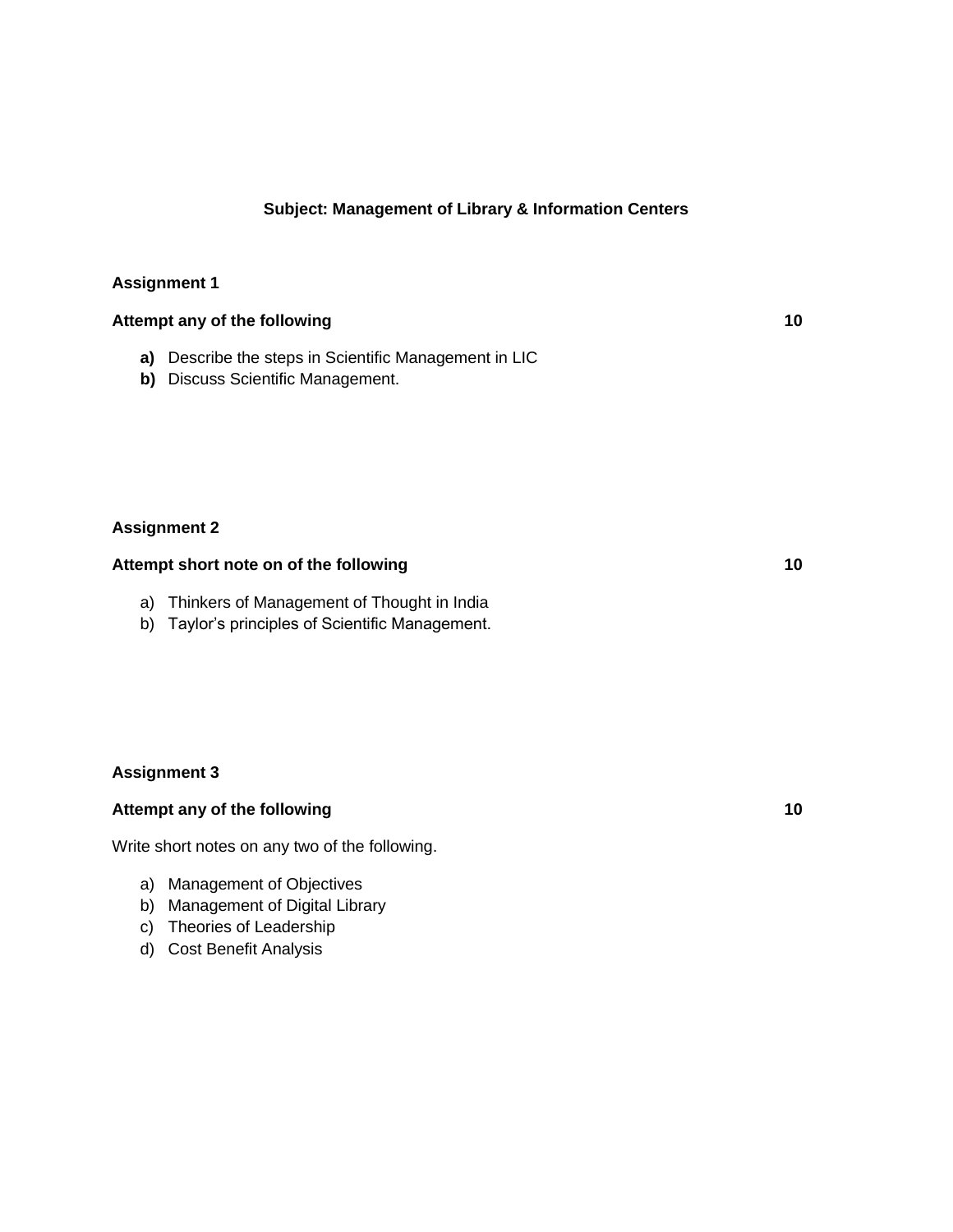### **Subject: Academic & Public Library Systems in India**

### **Assignment 1**

# **Attempt any of the following 10**

- a) Explain the development of Academic Libraries in India.
- b) Explain the Reference Service provided in University libraries.

### **Assignment 2**

### **Attempt any of the following 10**

- a) Discuss the development of public library system in India.
- b) Explain special features of public library legislation.

### **Assignment 3**

### **Write short note on any two of the following 10**

- a) University Library committee
- b) Functions of college library
- c) Public Library Book Collection
- d) Weeding out policy, of a college library
- e) Functions of National Library of India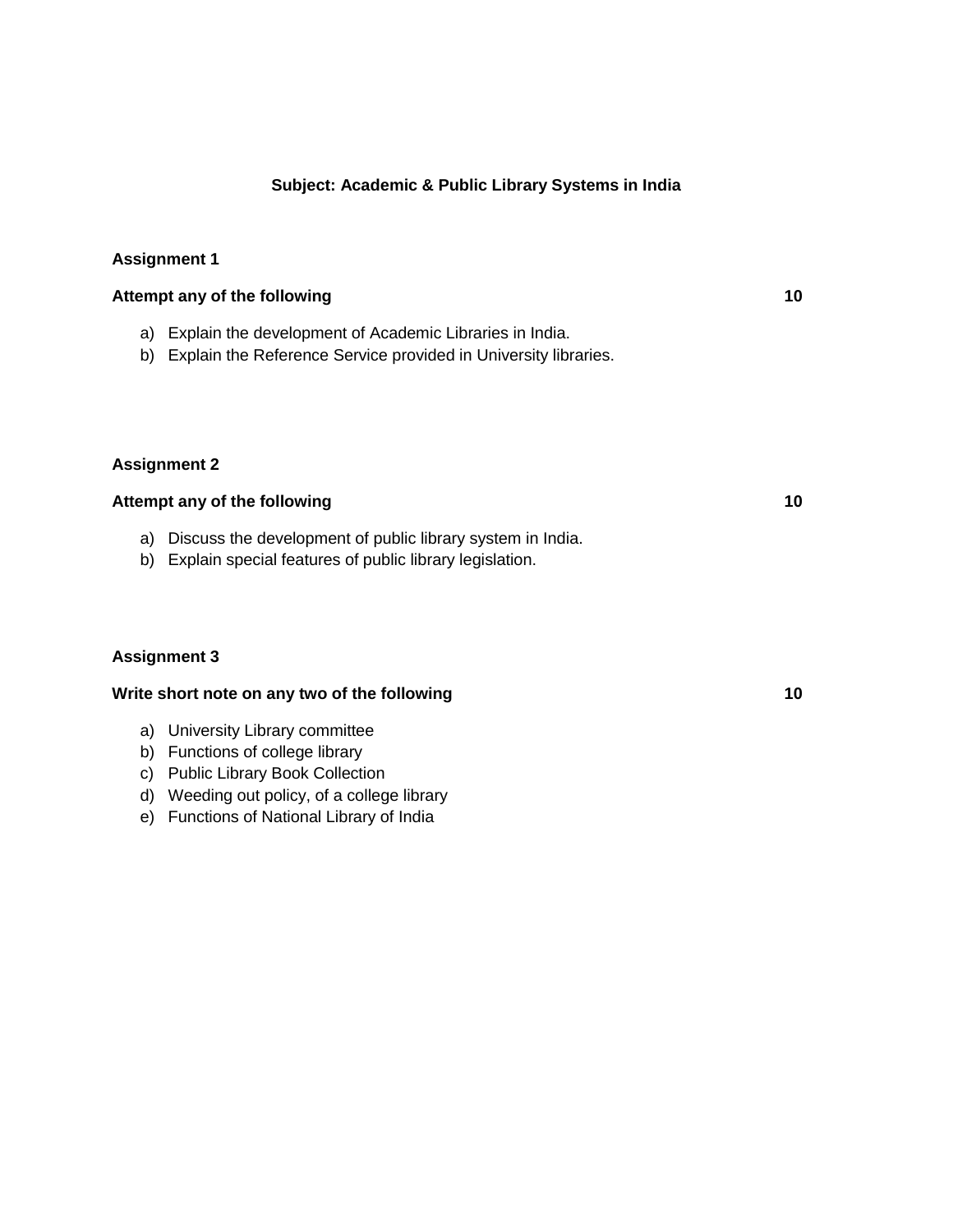### **Subject: Research Methodology & Statistical Techniques**

### **Assignment 1**

## **Attempt any of the following 10**

- a) Explain the role of research in Librarianship
- b) State the need of research in LIS

### **Assignment 2**

# **Attempt any of the following 10**

- a) Define survey and explain its techniques
- b) Explain the importance of citation in research report

### **Assignment 3**

### **Write short notes on any two of the following 10**

- a) Types of observation techniques
- b) Bar chart
- c) Definition of interview techniques